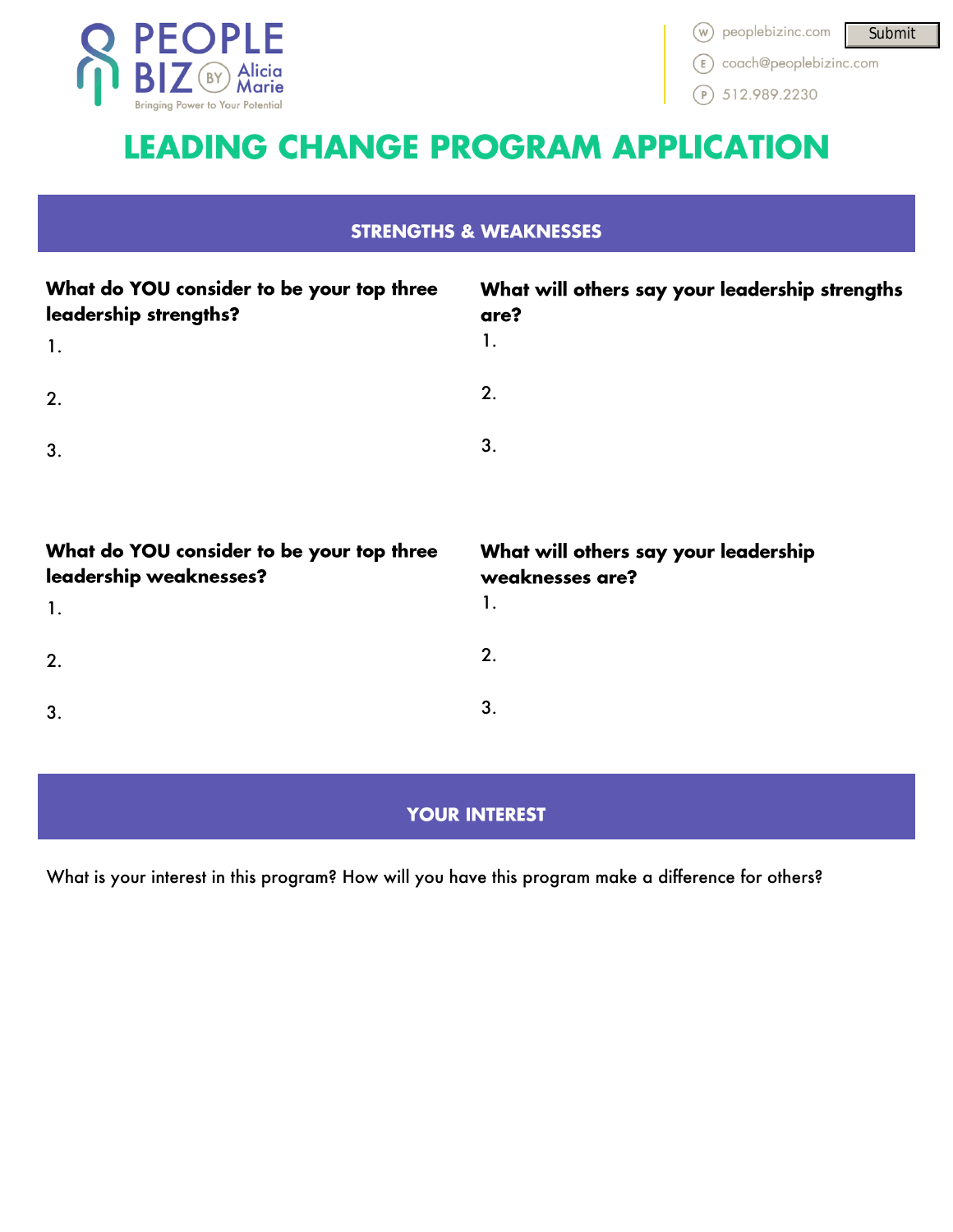

(w) peoplebizinc.com **E** coach@peoplebizinc.com  $P$ ) 512.989.2230

#### **SITUATIONAL EXPERIENCE**

Describe a time when you produced results in life and did not have the agreement of others.

Detail an occasion where you demonstrated well-developed communication skills.

Give an example from your past of your ability to take correction and use it productively.

Describe a time when you actively demonstrated communication that contributed to others.

What has been your experience in being a leader?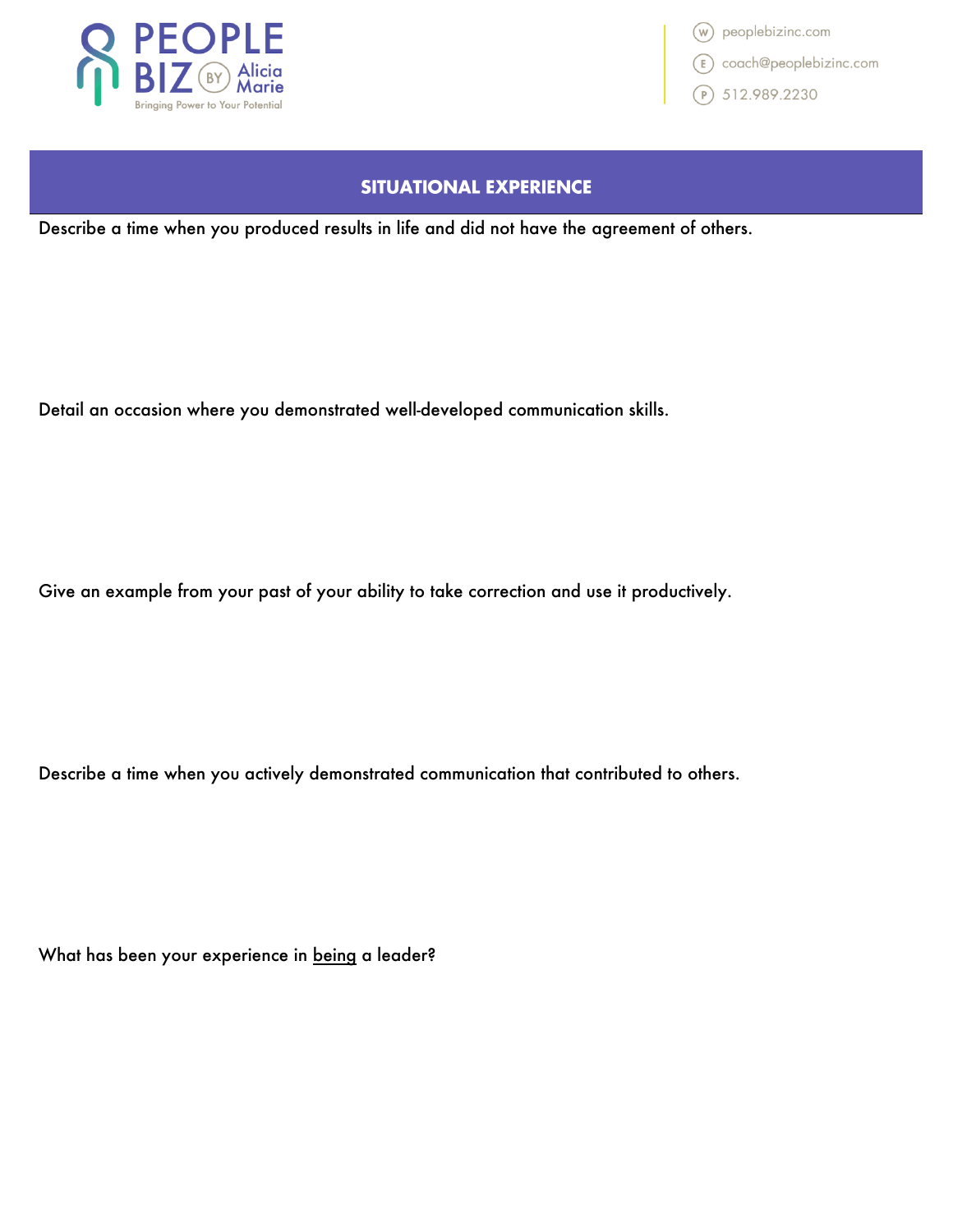

What skills do you use to motivate people?

(w) peoplebizinc.com<br>
(E) coach@peoplebizinc.com<br>
(C) 512.989.2230

What do the others say about how you impact their lives?

Tell me about your life and what challenges or obstacles you are experiencing.

What is your definition of integrity?

#### **INTELLECTUAL PROPERTY ACKNOWLEDGMENT**

I understand that any and all information given to me is for my personal use and cannot be used to sell or make public. Items and information cannot be copied, distributed or duplicated, in any way. In line with confidentiality, I agree that I will not keep or save any of the session recordings after the program is over. Note taking is permitted, with the understanding that they are for my own personal use. I am clear that all work product is the property of People Biz, Inc. I understand that I will likely meet other People Biz clients through courses and social media. I agree that I will never try to solicit People Biz clients for coaching, training, consulting or facilitation services.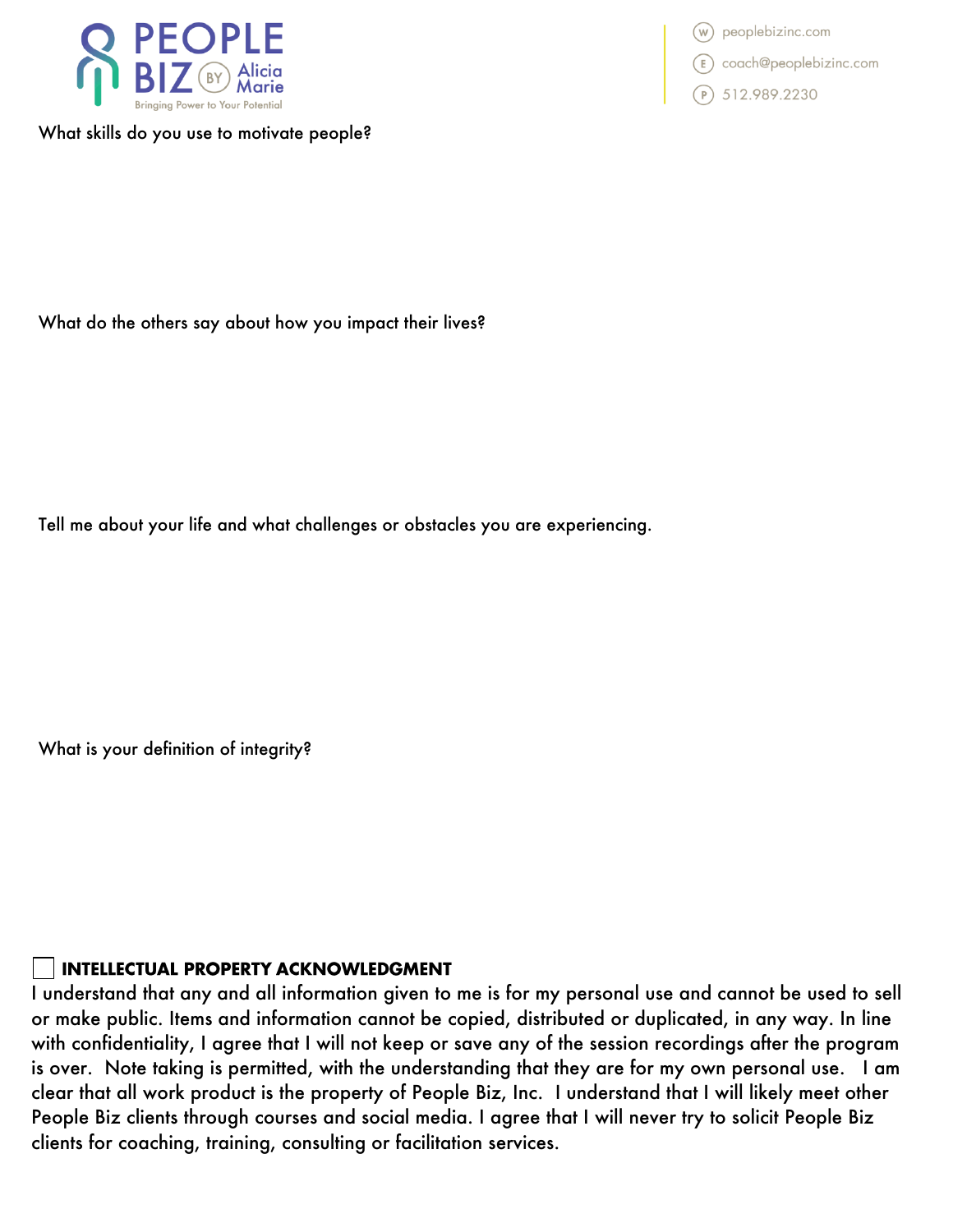

peoplebizinc.com

E coach@peoplebizinc.com

 $\binom{p}{3}$  512.989.2230

The tuition for this 5-month, 15-session program, is \$995. Small Business Grants may be available to companies with less than 20 employees.  $\Box$  I am applying for the Small Business Tuition Grant.

#### $\overline{\phantom{a}}$  Optional ADD-ON: THREE COACHING SESSIONS FOR \$599

One-on-one coaching allows you to gain perspective, and integrate what you are learning and how you are developing yourself, which ultimately boosts the results achieved from this program. While you are a participant in this course, you also have the option to purchase three additional one-on-one coaching sessions with Alicia Marie for \$599 (regularly \$1,050). This offer ends on day of final program session. All participants are eligible for a complimentary coaching session. If you haven't had a complimentary session with a People Biz coach before, please call our office to get scheduled.

#### **AGREEMENT FOR CURRENT COACHING CLIENTS:**

As with all our public training programs, Leading Change is free to our current full-time coaching clients.

If I am participating in this course for free as a full-time coaching client, I understand that if my status changes from full-time coaching client, I will owe the prorated amount for the remainder of the program. Full-time coaching clients are scheduled for three sessions per month with their People Biz coach.

If I am participating in this course as a part-time coaching client, I understand that I will pay half of the tuition owed. Part-time coaching clients are scheduled for sessions every other week with their People Biz coach.

#### Please select the option that applies to you:

 $\Box$  I am applying for this program as a current <u>full-time</u> coaching client.

I am applying for this program as a current part-time coaching client.

### **PAYMENT INFORMATION**

Payment is required to reserve space into the program.

#### Refund Policy: Tuition is non-refundable after the first session of the program.

| Name on Card:              |              |  |
|----------------------------|--------------|--|
| <b>Credit Card Number:</b> | Exp. Date    |  |
| Signature:                 | Today's Date |  |